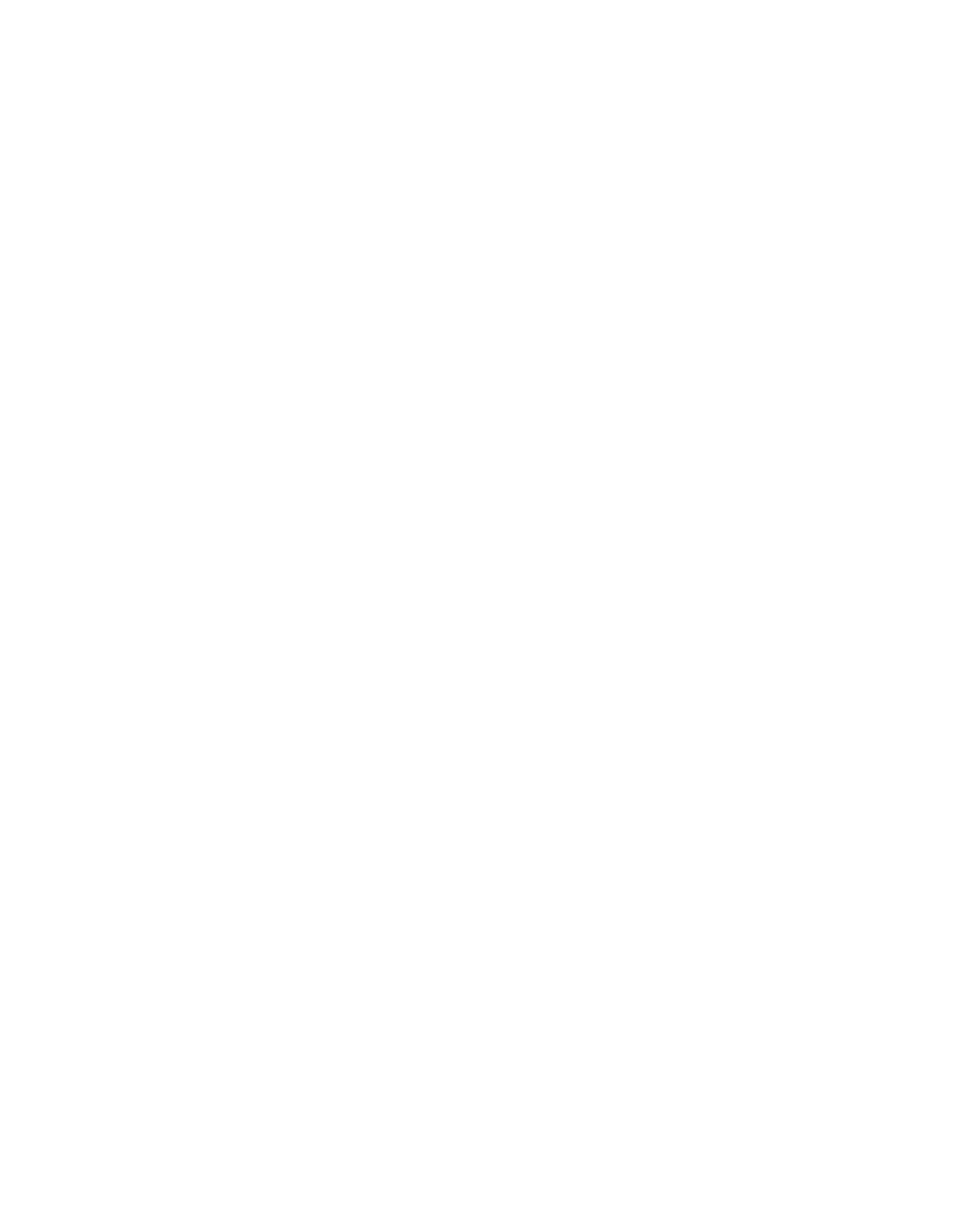## **Contents**

| The Art of Selling or Making People Take Any Action  17 |
|---------------------------------------------------------|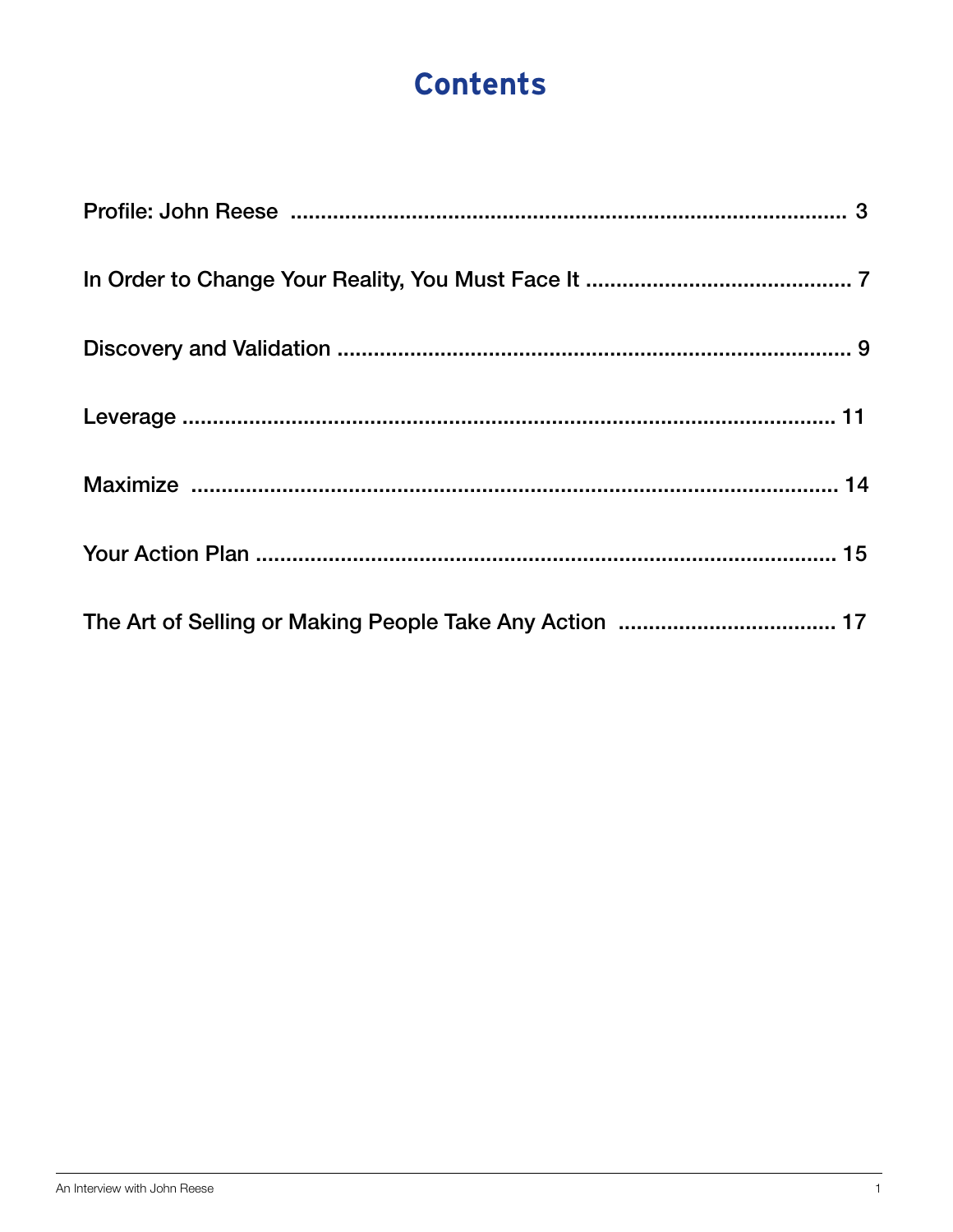Anthony Robbins, the interviewees and Robbins Research International, Inc. or any of its affiliates (hereinafter "we" or "us" or "our") do not promise, guarantee or imply that you (or that your use of our materials) will improve your operation, raise your internet profile, or increase your revenues. As with any business, earnings potential and successful or unsuccessful use of our products and materials will widely vary among our customers depending on many factors, including but not limited to, the customer's finances, knowledge and skill set, creativity, motivation, level of effort, individual expertise, capacity and talents, business experience, your cost structure and the market in which you compete, and as such we do not guarantee your success or income level.

The information conveyed by Anthony Robbins and each of the interviewees, as well as the information otherwise conveyed in these materials is intended to provide you with basic instruction regarding your business or operation. We do not guarantee any results or returns based on the information you receive. Past performance or examples of other's performance is no indication or guarantee of your anticipated future results, and individual results may vary.

We are not responsible for any success or failure of your business if you implement the information you receive from us. We provide a tool that you can use to try to improve the operations of your business. All information contained or received through the use of our materials is provided "as is" without warranty of any kind. We hereby disclaim all warranties with regard to the information contained in our materials including without limitation all express, statutory and implied warranties of merchantability and fitness for a particular purpose.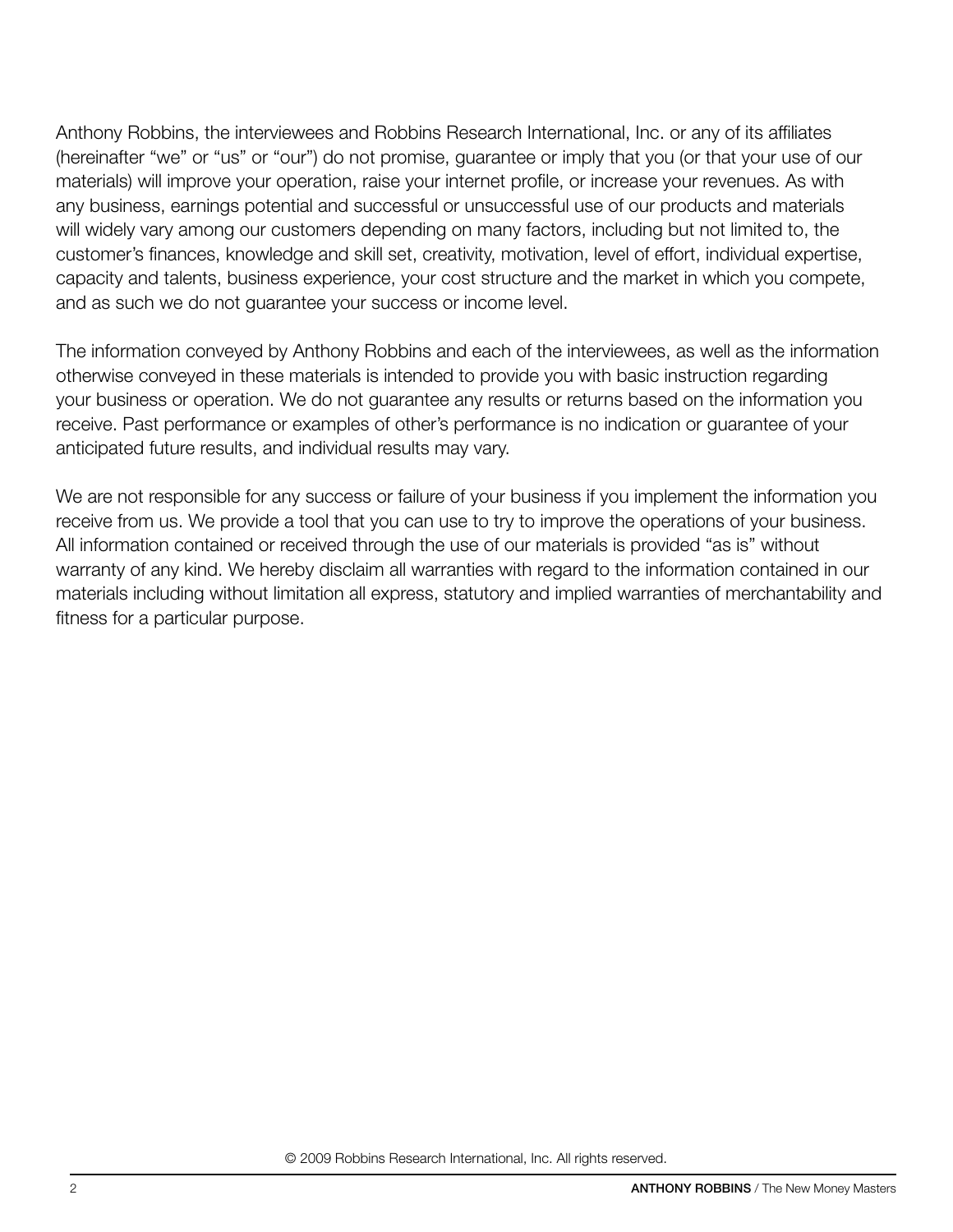## **Profile: John Reese**

Internet marketing pioneer John Reese was actively marketing online before the World Wide Web was even available. He is well known for Traffic Secrets, his step-by-step audio and video system that helps drive traffic to your Web sites, but John has been in the business for as long as there has been a business.

He was a problem-solver from an early age and knew that if he didn't own his own business, he wouldn't have the opportunity to create and lead the way he wanted to, so he vowed to never work for anyone else. After starting by selling candy to his classmates, John tried several different mail-order and direct marketing businesses until he finally found the domain name industry in the mid-1990s and started making a profit.



As soon as he had his first taste of success, John's momentum grew. He went from making \$6,500 in his first profitable year to \$300,000 and eventually to several million in just one year. In August 2004, John shocked the Internet marketing world by becoming the first person to ever make \$1,000,000 in sales in a 24-hour period, paving the path for others to follow.

In his 20-year career, John has created over 100 product launches, including the first autoresponder services on the Internet and a free photo-hosting service for eBay users, which went on to become one of the top 500 sites in the world for Web traffic only 10 months after it was launched. He now lives in Southern California and continues to build wealth for himself by enriching the lives of others.

#### *Selling Candy in the Schoolyard*

At a very early age, John learned that anyone could start a business. As he drove down the street with his parents, he would ask them who owned the local Wendy's. When watching sports with his father, he would inquire about who owned the team. When he realized that the owners were usually people who simply decided to start their own business and not people born with a destiny to be business owners, he decided that he wanted to follow the same path.

John was an entrepreneur from an early age, selling candy to his friends when he was just nine years old. By the time he got to high school, he was trading baseball cards and trying to think of new businesses he wanted to start when he was old enough to do so. Because his father was an engineer, John was taught to be a very strategic thinker and was always writing out plans and analyzing all of his options. He realized that in owning a retail business, he would be limited to one location, so he ruled out that option early on.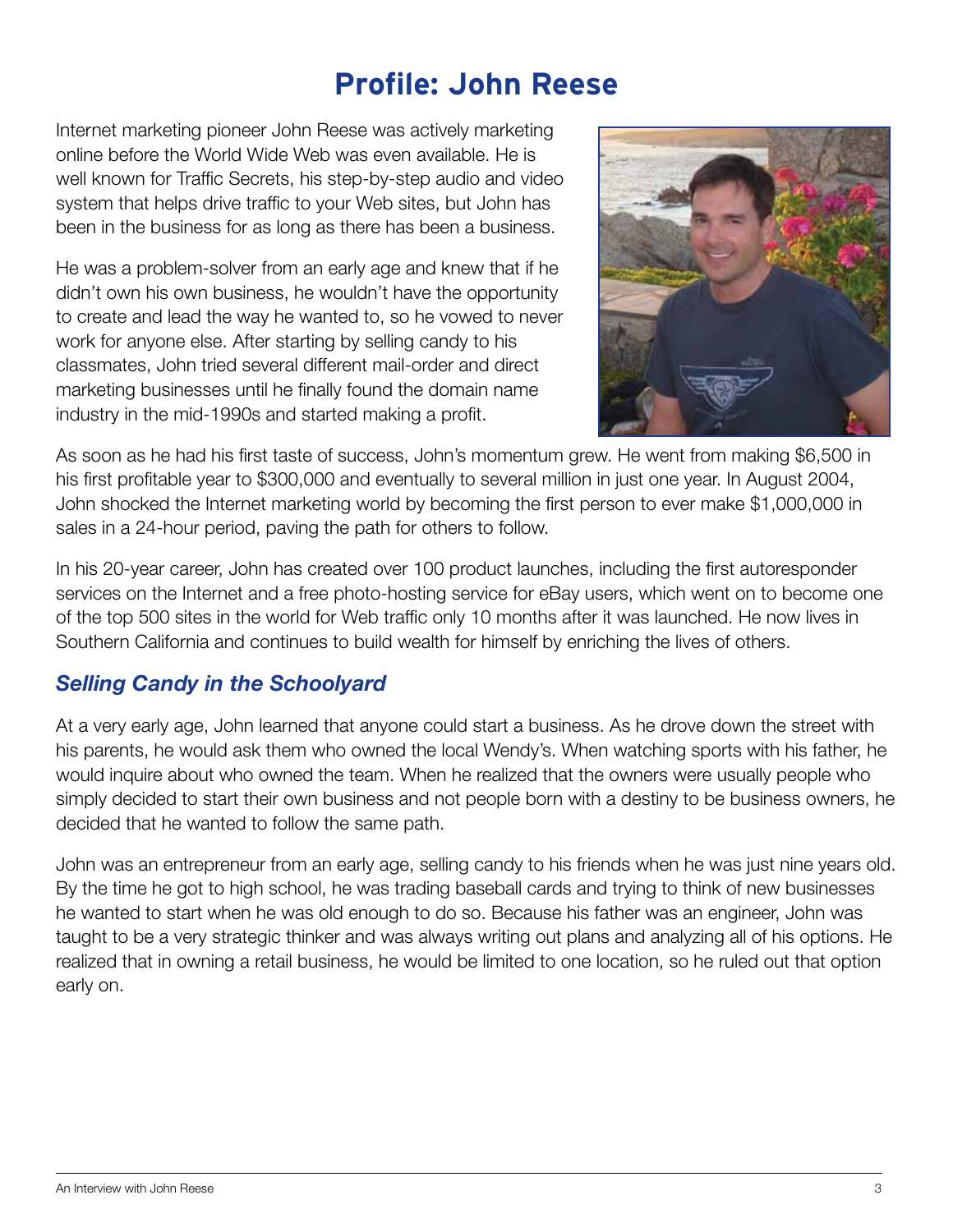In his early teens, John started studying the mail-order industry and direct marketing. He recognized the opportunity the industry offered to sell to anyone, anywhere. He saw a lot of ads for products that would "get you rich quick" and used most of his savings from selling baseball cards to invest in those programs. One of the products he bought into was reprint and licensing rights to information about real estate investing and business management. Following some of the models he had been studying, John started placing ads and selling the reprint rights through the mail. John still remembers the day he received his first response, a postcard requesting more information, because it validated all of his hard work.

One night in college, John noticed an advertising section in the back of a magazine where companies placed ads asking people to "write for more information." John stayed up all night, handwriting 300 letters to all the advertisers to get more information. Over the course of two months, he received free kits and marketing brochures from all of the companies he wrote to and started to model their strategies. John was spending a lot of money placing these ads when he discovered an online version of a classified section that was free. This was a huge breakthrough for him; he realized at that point that the Internet was going to have a greater impact on marketing than anything before it. Prior to discovering this directory, John was doing all of his business through the mail, waiting three or four months before his ads were even being printed and paying a ton of money to get his ads out there. But now with the Internet, he had the same results in an instant and for free.

John continued to get more involved in online programs. Although he was not making a profit from his businesses, he was making sales, and since he was receiving some response, he had the mindset that he only needed to make small improvements to make his businesses profitable.

Around this time, John made the decision to leave college. While he doesn't make this recommendation to others, he knew that it was the right decision for him. At the time, he was 23 years old, had over \$100,000 in debt and had destroyed his health by going without sleep every other night for almost three months. He was so depressed that when he was offered a free meal by friends, he sat paralyzed in the car by anxiety about his situation and couldn't even go inside to accept it. And yet only 36 months later, he bought his first Porsche.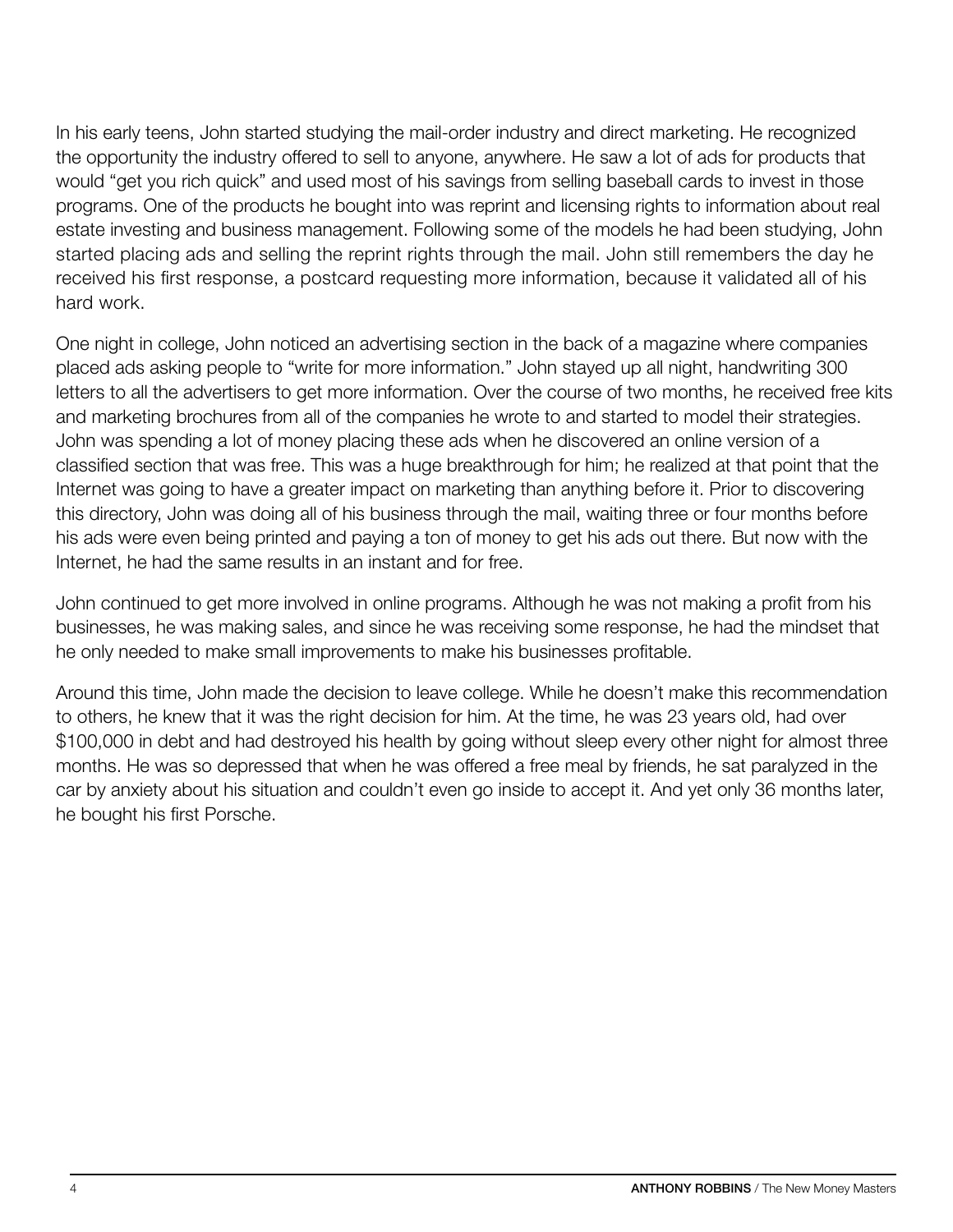#### Shifting from Debt to Domain Names

The first step John took toward climbing out of debt was facing his reality. For months he had been throwing his bills into a box under his bed, figuring that if they were out of sight, they would be out of mind. He realized that in doing this, he was actually letting the fear of his debt control his life. One night at 3 a.m. when he couldn't sleep, he decided to pull the box out and calculate down to the penny how much money he really owed. He stayed up all night creating a spreadsheet of the latest credit card statements and figured out that he was \$107,910 in debt. He wrote the number on a piece of paper and taped it to the wall so he would have to see it every day until he had earned enough to erase it.

John's next adventure was in domain names. He realized the potential in virtual real estate and used his last \$500 to register a few names (domain names cost \$100 at that time). Once he spent his last few dollars, his life finally changed. Three days after he had registered the names, someone contacted him and offered him \$1,000 to buy one of the domain names he had just purchased. Although he had read about negotiating higher prices, John was so excited about the 900% profit that he accepted the offer immediately. He was on cloud nine.

Ten days later, the same man called John and asked him to sign an agreement releasing John from any copyright claims and stating that there were no tax liens or lawsuits involved in the sale of the domain. Without a second thought, John signed the agreement and faxed it back to the new owner. Immediately, the new owner called John to tell him that he had sold the domain name for a million dollars to a venture capital firm. John had sold "the winning lottery ticket" for \$1,000.

He sat in his room with the lights out and didn't eat, shower or do anything for three straight days. He couldn't bear to tell his friends and family what had happened when just three days earlier he had been bragging about how much money he had made on his initial sale. After those three days, a lightbulb went on in his head, and John realized that this was just like all of his other businesses: Every result, good or bad, is an asset. He realized that it wasn't a failure; it was a learning experience.

He then got on his computer at 4 a.m. and learned everything he could about domain names. He started studying and within three weeks had learned how to proactively market the four names he had left. When he made a few sales, he bought more names and continued that cycle, eventually owning 40,000 names at one point and selling one name for \$250,000.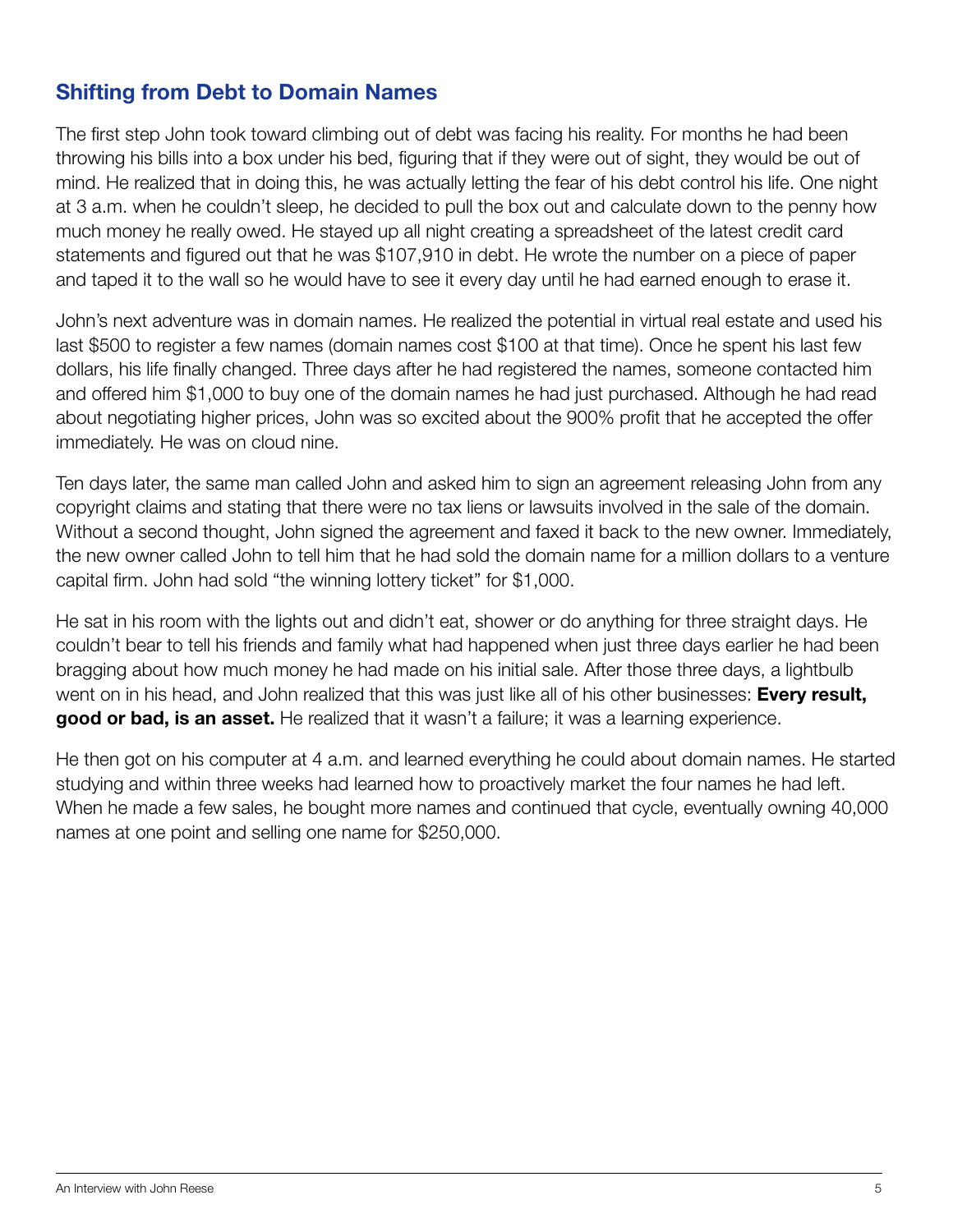#### From Seminar Attendee to Speaker

John had been hearing about seminars for years and at this point in his career finally decided to attend one. During the first speaker, he started to take notes but quickly realized that the majority of the speakers were full of it. They were giving advice that John knew was false because he had the data and the results that proved otherwise. During a break, he started to talk to some of the other attendees and started sharing some of what he had learned throughout all of his experiences. He ended up at 4 a.m. with over 30 people sitting around him, teaching the principles he had spent years learning. At the end of the conference, people complained to the promoter that John should have been one of the speakers because he knew more than most of the speakers who were there. After that experience, John started getting invited to speak at events and really became a part of the Internet marketing culture.

He met a few other Internet marketers (Frank Kern and Jeff Walker—both featured in the New Money Masters series), who encouraged him to do a seminar and create a product out of it. He followed their advice, although he couldn't bring himself to charge the full amount that they suggested, and produced a seminar, from which he was able to create a product. He used Jeff's advice, and instead of simply offering his seminar and product, he used the power of anticipation to create a fan base before even releasing his new products. He learned that if customers had something to look forward to, the numbers would be much higher once that product was available for sale. The sales from his seminar reached \$100,000 in 12 minutes, and John surpassed Jeff's "Six in Seven" (six figures in seven days), which was a benchmark at that point in the industry.

John reached another benchmark when he released the recorded version of his seminar (the first version of Traffic Secrets) as a product. He was the first person to make \$1,000,000 in sales in less than **24 hours** (this product went on to make him \$1,000,000 in profits by the end of the week). Although there was a hurricane that caused a power outage the day before the launch was scheduled, John pried open his garage door, drove an hour and a half to his parents' house to set up a command station and ran the launch as scheduled. Up until that point, reaching this feat was considered impossible, but since John accomplished it, many have followed in his footsteps.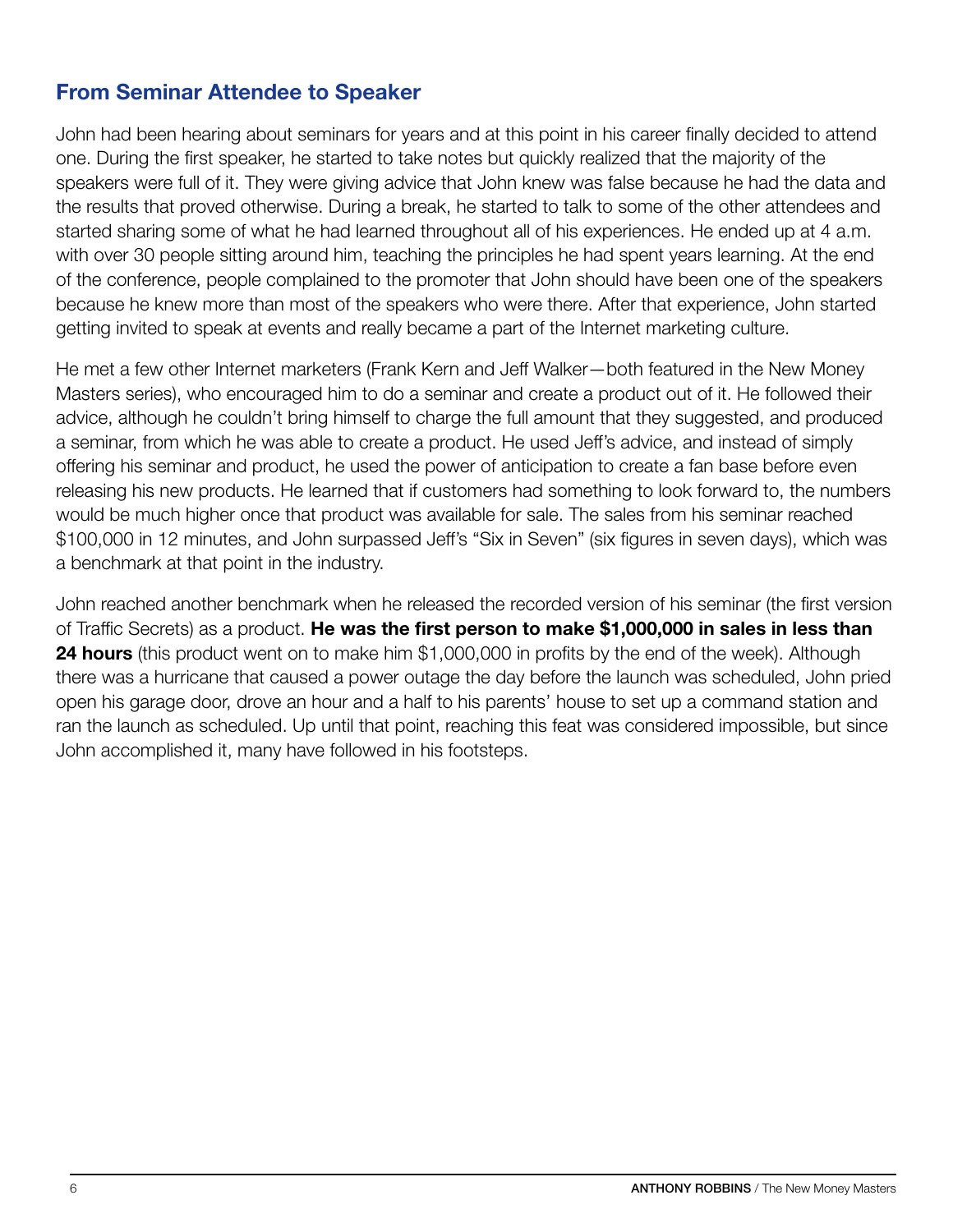## **In Order to Change Your Reality, You Must Face It**

Much like what John went through in facing his own debt, he teaches that in order to pull yourself out of that situation, the first step is to stop hiding from your debt and look the number right in the eye. It won't stab you or beat you up; the debt is just a number and once you know how big or small it is, you can start a plan on how to decrease and ultimately eliminate that number.

The Value of Failure

Anything you do or spend money on or put your time into, even if it doesn't give you the result you want, has incredible value.

#### Reverse Engineering

The biggest mistake people make about money is thinking that they want to make as much as possible. As much as possible isn't an amount; it doesn't exist. Much like facing the real number of your debt, you need to have a real number amount that you want to make so that you can actually create a real plan for how to get there.

"Life is not a problem to be solved, but a reality to be experienced."

**—Soren Kierkegaard**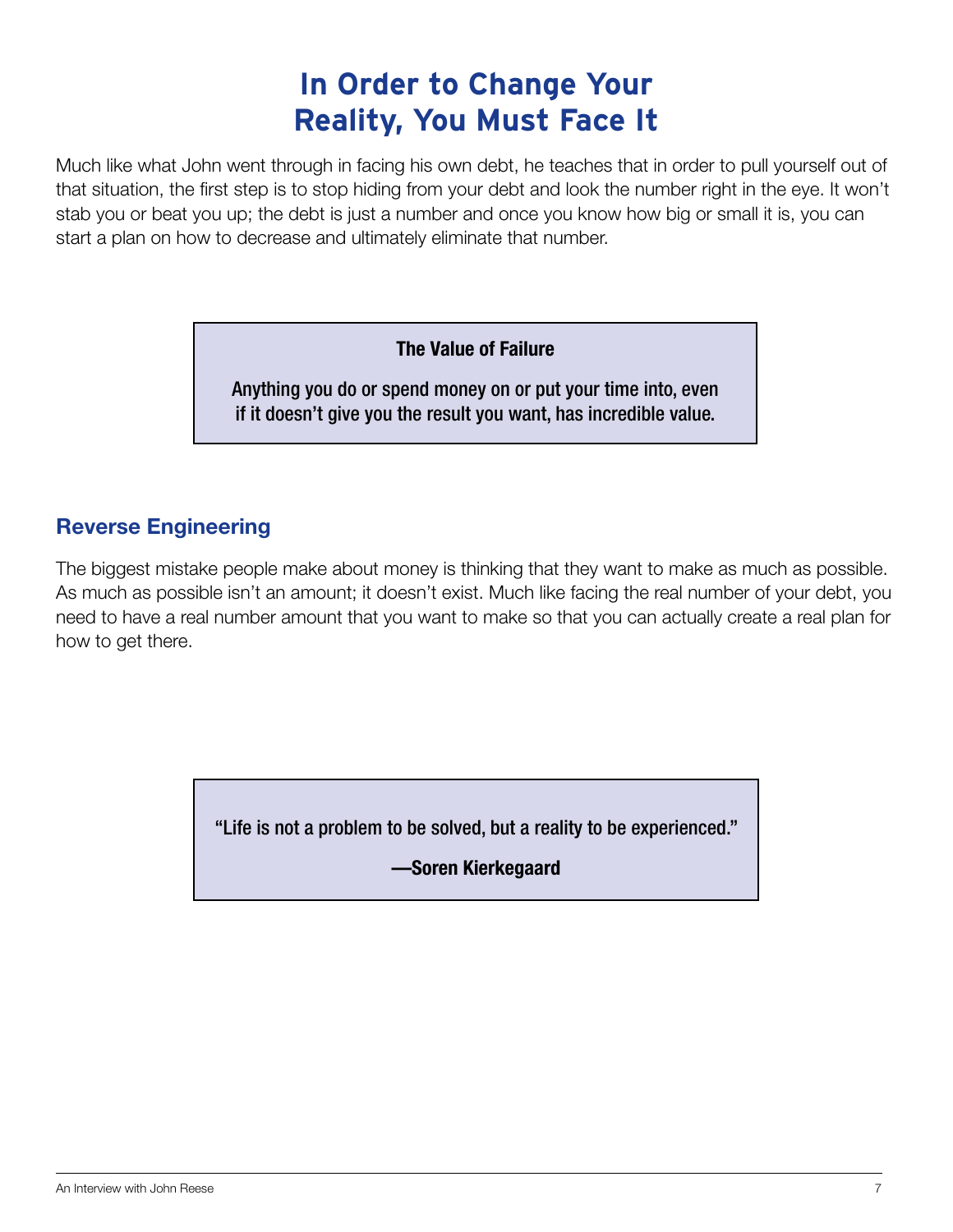| <b>Notes</b> |
|--------------|
|              |
|              |
|              |
|              |
|              |
|              |
|              |
|              |
|              |
|              |
|              |
|              |
|              |
|              |
|              |
|              |
|              |
|              |
|              |
|              |
|              |
|              |
|              |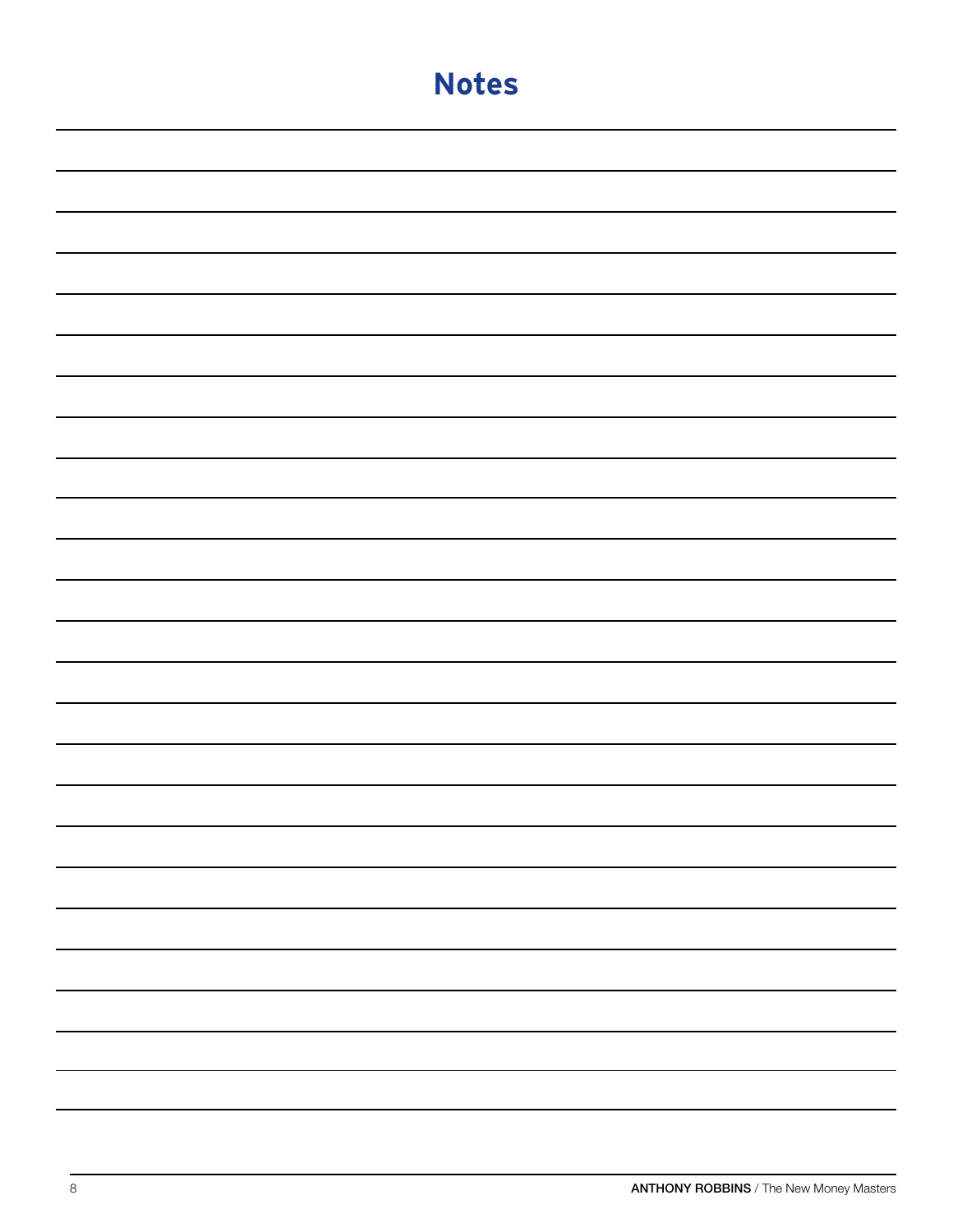## **Discovery and Validation**

Most entrepreneurs and people starting businesses think that they need to create a product. They have the idea that they need to invent something that no one has ever come up with before. That is the hardest way to make money. A much faster and simpler way to make money is to open your eyes and observe the phase of discovery. In this phase, you monitor advertising, look at markets, see where others have already taken the risk and notice where they're advertising and selling products. Find out where the money is already flowing and get in there.

#### Model What Works

The first step to find this out is to do some research. If you go to a search engine, type something in and don't see any ads, you want to stay away from that market. Contrary to popular belief, that is not a niche market that has not been discovered. The Internet has been around now for enough time that the moneymaking ideas are already tapped into. If you type in a keyword and there are a lot of ads, that is not just a good thing; it is the best of things for two reasons:

- 1. It validates that there is a market and that money is already flowing.
- 2. Once you start your business and get going, you will want to leverage that and scale the growth of your activity by tapping into all the marketing assets, distribution and traffic of the other people in your industry. The very people whom you compete with could become your partners.

Once you find some ads, follow them. Keep your eye on the ads that you've found, and you will see which ones are making money and which have a solid business reach. Click on these ads and see what they're for, what Web page you land on and what that Web page says. You can figure out someone's entire business just by opening your eyes and using the Internet as a competitive research tool.

#### Exercise: Modeling Advertisements

Just like you do with your online research, you can look into other areas too.

- 1. Take a bunch of issues from one magazine. Look at a January issue and then at a June issue, and compare which ads are still running.
- 2. Study these ads, and figure out what is working for them and why they are still in the magazine five months later.
- 3. Model the strategy of these advertisements in your own ads.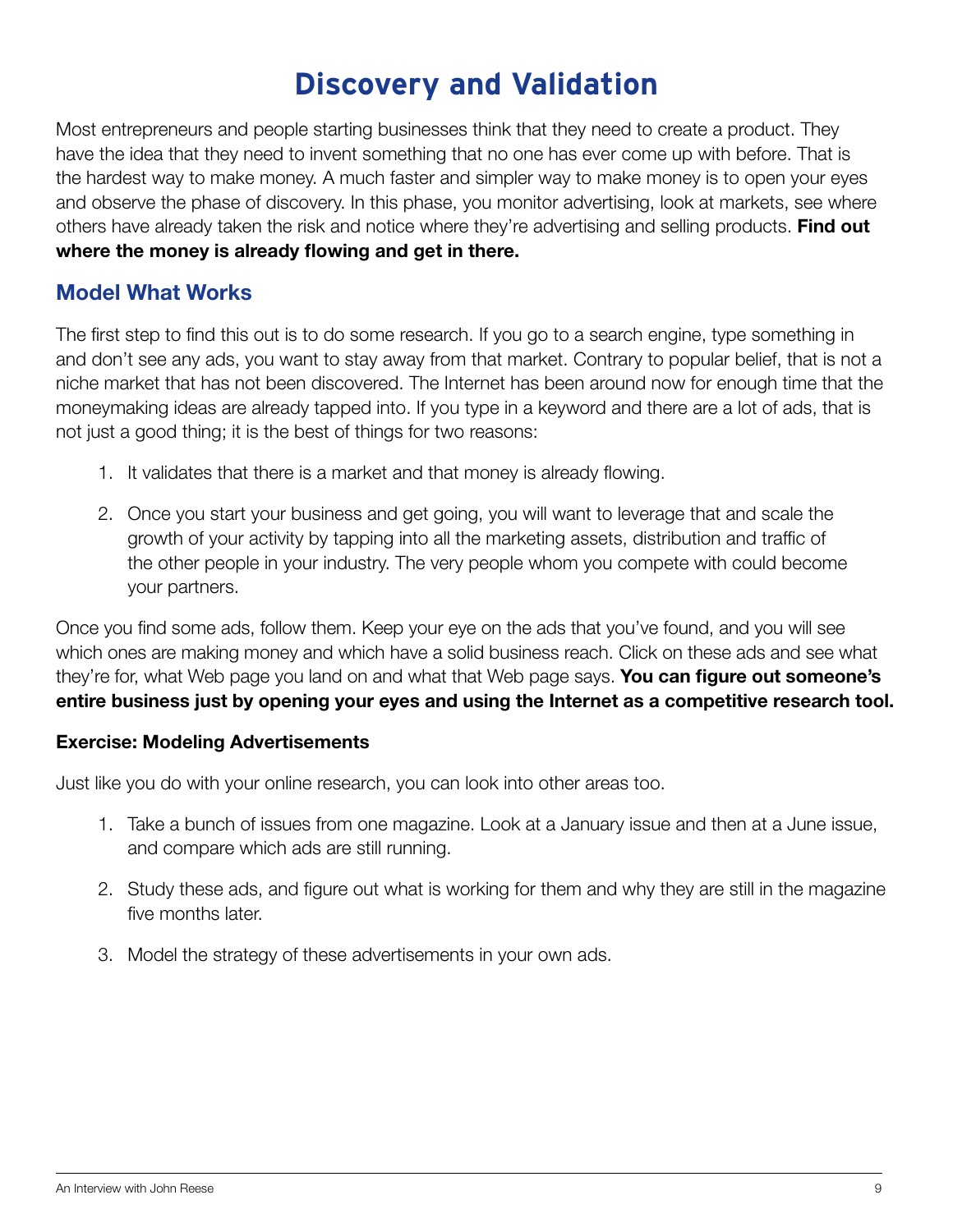#### Understanding Keywords

Every keyword and every search phrase has to be considered as a separate miniature business, because every keyword that someone types into a search engine causes a different reaction and does something different.

For example, the term "Louisville Slugger" could convert one out of 10 people who clicked the accompanying ad into a sale, but if someone typed in "metal baseball bat" and clicked on the same ad, they might not be converted into a sale. The only way to figure out which terms work and which don't, without guesswork, is to let the math and the results speak for themselves. You can spend \$50 to discover keywords that will turn into a million-dollar-a-year business.

The beauty of the Internet is being able to test at a small level and get the results; then once you have proven which results you want, ramp up your tactics. In order to test your ad results by keyword, you can use Google: They give you a code to put on your Web page that measures the results based on which keywords were entered to direct the customers and which of those customers turned into sales.

#### "The process of Internet Marketing, which is so powerful and so easy, is the process of gradual improvement."

**—John Reese**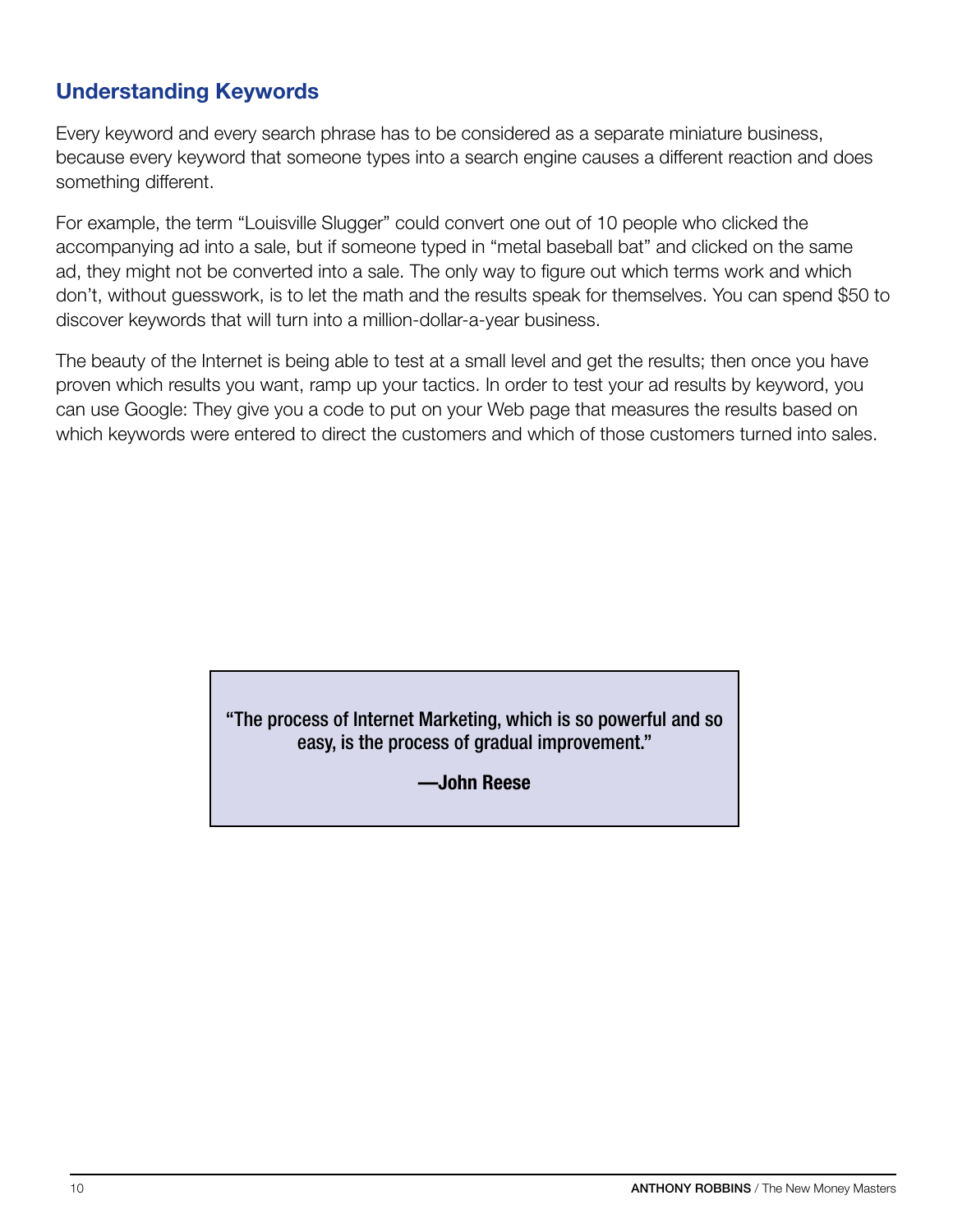### **Leverage**

Once you've found out where the money is flowing, don't copy or clone anyone; do something complementary. If you do something complementary, you can promote other companies' products that go along with yours and create a partnership while making money.

#### Affiliate Marketing

The Internet affiliate marketing is a seven-billion-dollar-a-year industry and it's growing.

#### Your Customers Are Not Exclusive

There's no such thing as "your customer." Customers buy from other people. Instead of trying to beat those other people, it is really in your best interest to partner with the ones who are in your industry.

For example, if someone wants to buy a Corvette, they will go to Barnes & Noble and come out with three magazines on Corvettes and five books, all from different companies and different publishers.

Knowing that customers will buy from other companies, those you consider your competitors, you might as well take advantage and get paid from those sales.

Start by becoming an affiliate in any market and driving traffic there. You can buy ads with Google that people will see on the side of their search results, and you can use your affiliate link to track your activity. It doesn't take long; you can start running ads within an hour. Someone will click on one, go to that merchant's site and buy the product, and automatically you will be paid a commission.

#### **Scale**

Do whatever you need to do, using affiliate marketing, running ads, validating the market, sending an ad to another site to make some commissions, whatever it is, but your goal is simply to do this: make one dollar. It doesn't even have to be profit, just a dollar coming in that's getting handed to you in a check. This way, you see the system actually works, and now it's just about scale. The important lesson, the one that registers with your brain, is that you did something and, as a result, made money. If you start by making your first dollar, you're 95% of the way to making \$100,000.

It seems complicated when you talk about click rates and conversion and unique visitors, but when you get down to it, those are just labels. The bottom line is to look at where the money is coming in and do more of that. By using the scaling method, you can measure what is working and making money and stop doing what's not making money. Once you learn the fundamentals, it's as simple as running a lemonade stand.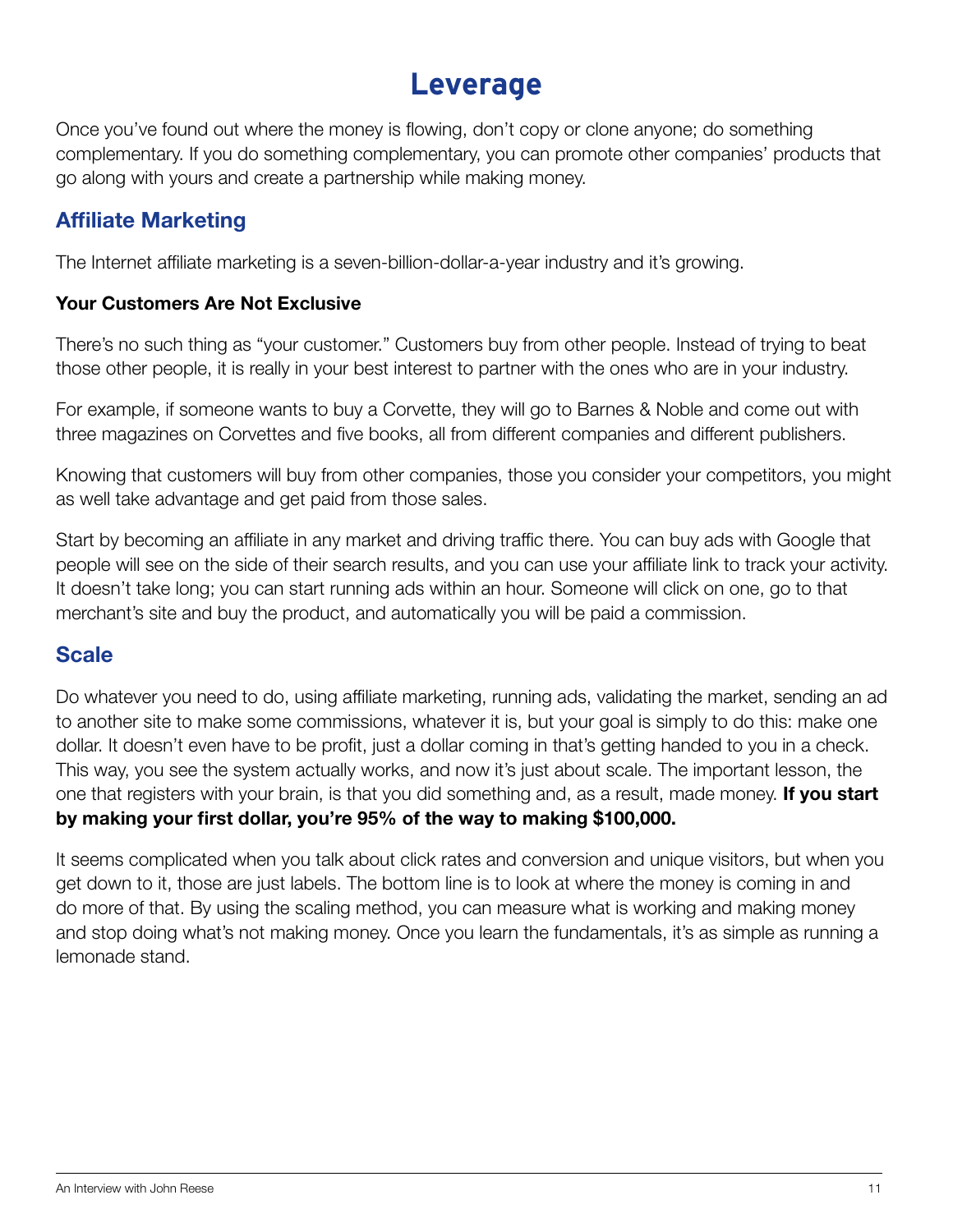## **Lemonade Stand Model**

Think about what it takes to run a lemonade stand; that's what it takes to run an Internet business. If you're spending \$3 on a pitcher of lemonade and selling it for a dollar a cup and you sell 10 cups, you have \$7 in profit. The same rules apply to Internet marketing. If you spend \$10 in advertising, figure out how many sales that ad is bringing you and you can calculate your profit. The beauty of Internet marketing is that everything can be tracked, so figuring out your sales based on one advertisement is as easy as looking at your Web site statistics.

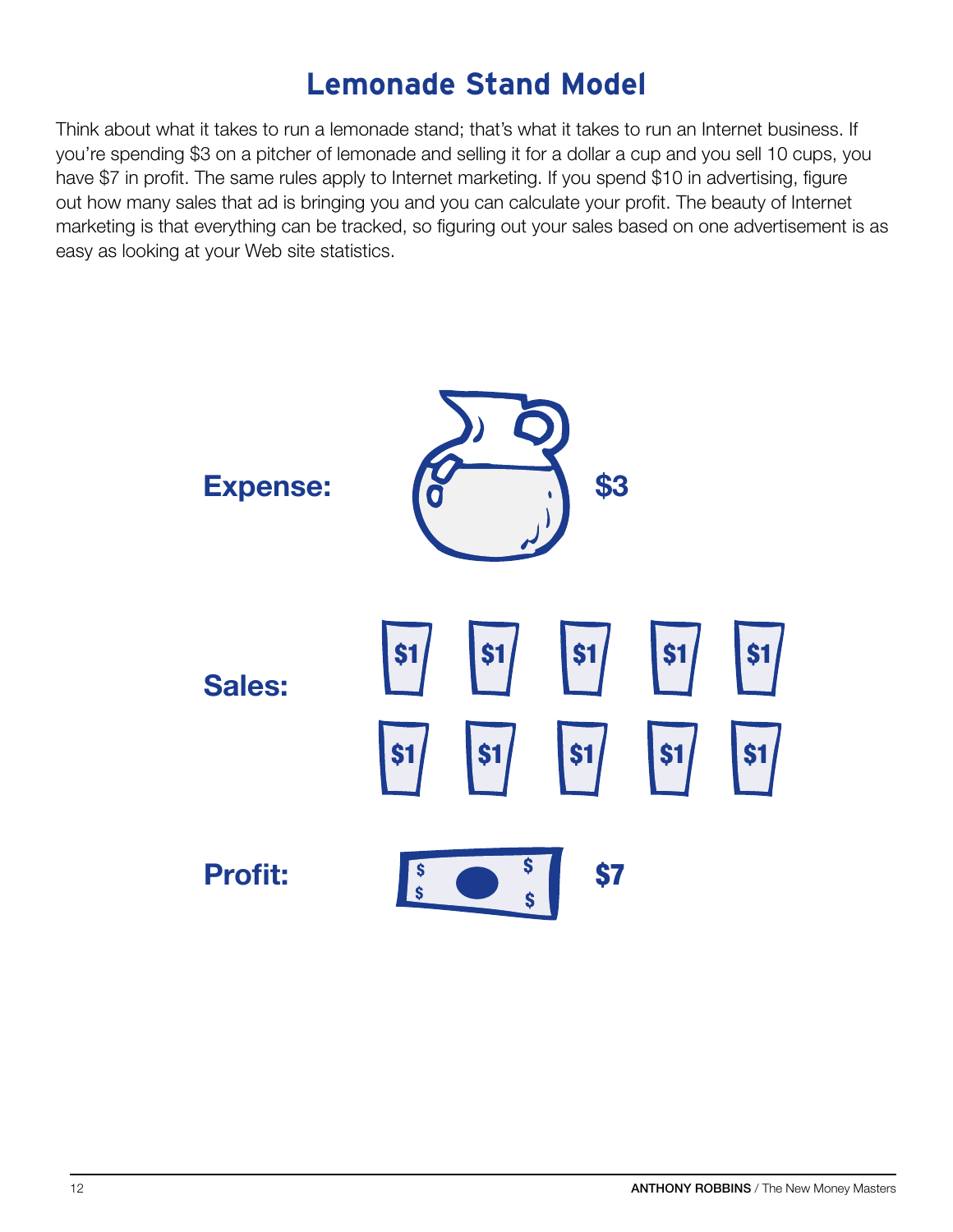#### Dollar Visitor Value

Another way to measure your metrics is to figure out how much each customer is worth to you in dollar amounts. For example, let's say you ran an ad for baseball bats, 10,000 people saw the ad and it made you \$20,000. If you divide the number of people who ended up on the site into the amount of money they spent, you will get an average dollar amount per person. So in this example, each customer is a \$2 customer. If you can buy your ad for less than that number, you will make a profit.

\$20,000 earned

## 10,000 people visited

When you first start out and launch your product, John recommends that you should shoot for at least a dollar per visitor in return.

= \$2 per visitor

#### Maintain Your Focus

Most entrepreneurs fall into the trap of abandoning one business and getting into something else without putting their full focus, time and effort into the first business. Because it's so cheap and easy to start a business online, starting multiple businesses at once can happen very quickly. A lot of people have the idea that if they have 10 businesses that make \$1,000 a month, they can easily make \$10,000 a month, but that is not realistic. Spreading your resources that thinly will only make you ineffective. The only way to start another business is to make sure that all of your focus was on finishing the first business, and then, and only then, you can start the next business.

The real magic happens when the pressure is off. If you can make that first dollar and create an income that supports a basic lifestyle for you and your family, you have the opportunity to take more risks and be more creative. You have more freedom to create additional businesses.

#### Promises Are Out and Favors Are In

A lot of old-school marketing from 10 or 20 years ago was about the core marketing message of hitting people with as much advertising as possible. The marketing communication itself had no value in it. Since then, marketing has evolved so that now the most effective marketing is when there is added value for the reader. If you give people great value and content within the marketing message and don't just try to sell a product, people will have a much better response to you. Give and you shall receive. That is the key to Internet marketing.

John grew up being taught by his father the principle that you should always do more than what is expected of you. He has seen that belief take hold online: **People who are willing to do 5% more than their competitors make most of the money.** Overdelivering, giving more than what was promised has helped John create a fan base that keeps coming back for more. When you give people things that were not advertised as a part of the product, you can't go wrong.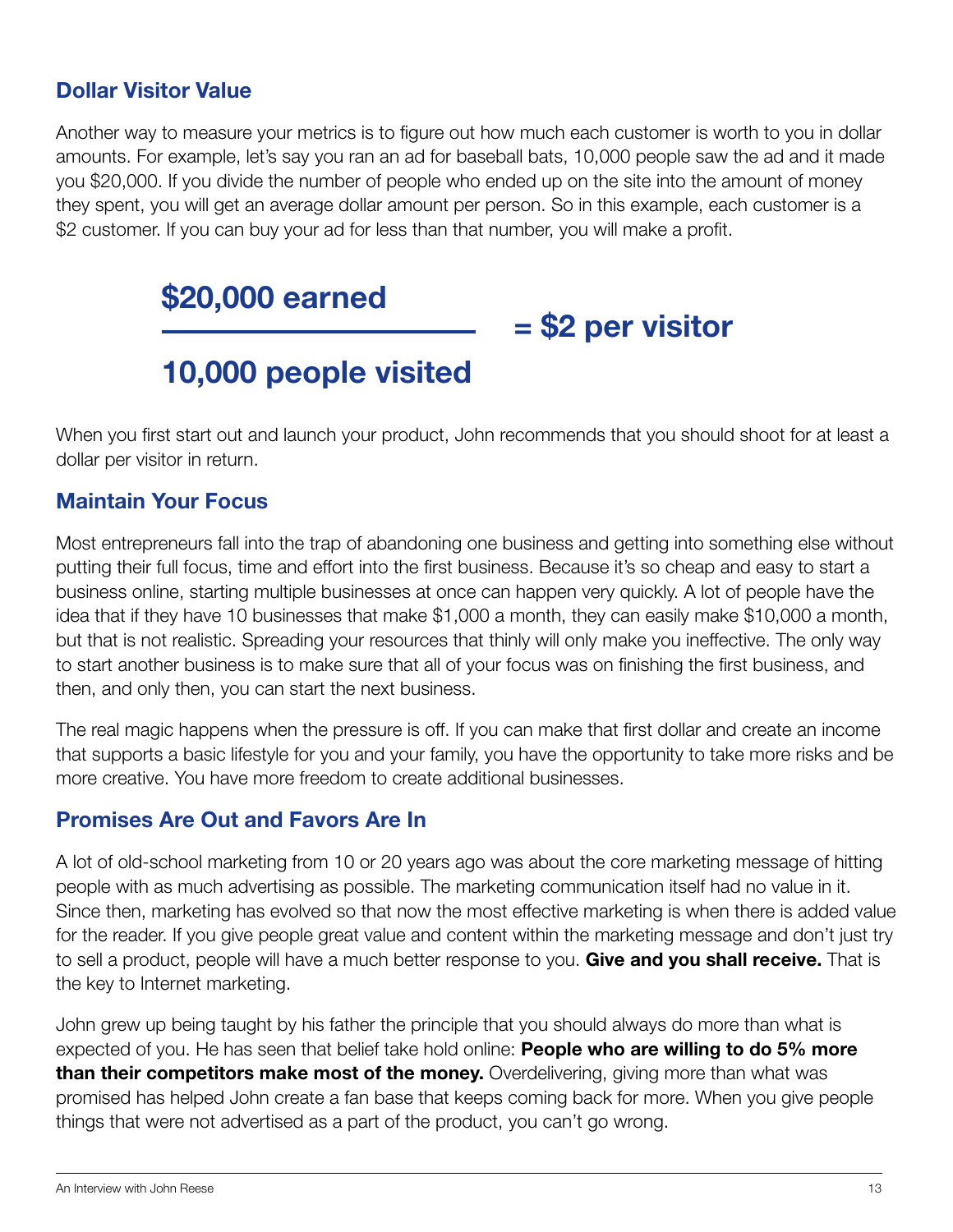## **Maximize**

#### Hybrid Sales Page

One of the tactics that was so successful in John's million-dollar day was the hybrid sales page. Because people are multimodal and respond to different forms of marketing (video, audio or written language), the best way to advertise to people is to create a hybrid combination. John found that by creating a sales letter that had an embedded video that people could click on, alongside supporting text, he was able to reach more people.

#### Super-Happy-Fun Day

Lifestyle is a major reason why so many people want to make money; they think that it will buy them the time and freedom to do as they please. John's friend and fellow Money Master Dean Jackson created what Dean calls the "super-happy-fun" day to make sure that he made time to celebrate life.

There are rules to the day, including that the day needs to be at least nine hours. You must eat at least two meals out at different restaurants and participate in at least two different activities (for example, John likes to play a round of golf and then go see a movie). At the end of the day, you must reflect on what happened during the day and laugh about the little things that happened.

Whether you follow Dean's rules or create your own, the idea of having a day for yourself, to relax and do the things that you want to do, is important for entrepreneurs, business owners and employees alike. Taking the time to enjoy the little moments is what makes life truly special.

"Live life fully while you're here. Experience everything."

**—Anthony Robbins**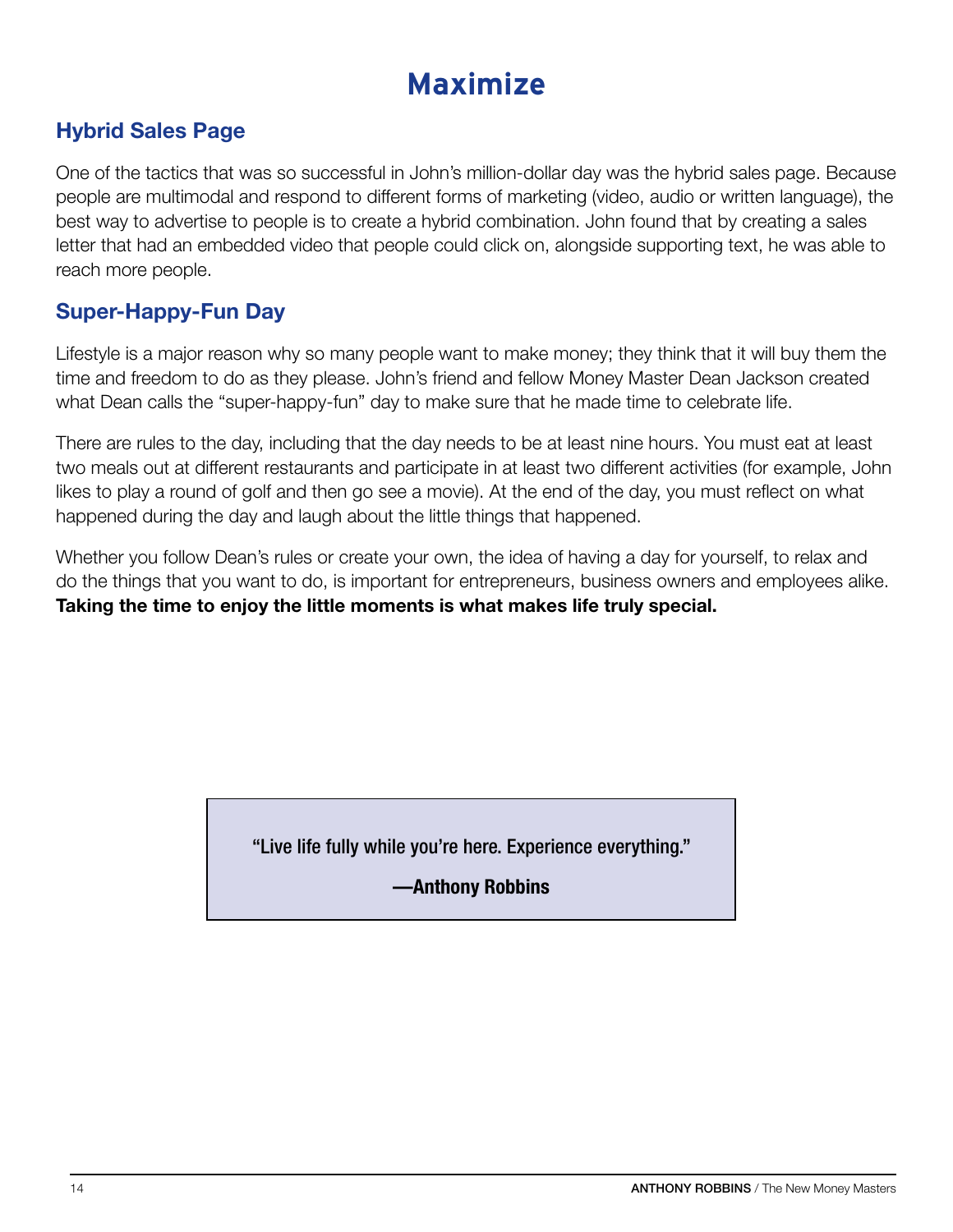## **Your Action Plan**

Tony Robbins ends his programs by having you take immediate action on what you've learned. Remember, the first step to lasting momentum is taking massive and specific action in the moment. Take a minute now to think about John's strategies and how they can apply to your own business or life. Answer the following questions:

1. What two distinctions have you now made as a result of what you've learned? How will these principles change your life and/or business for the better?

2. What are two actions (one big, one small) you can take right now? What will you immediately apply/change/do/decide today to make the biggest difference in your life?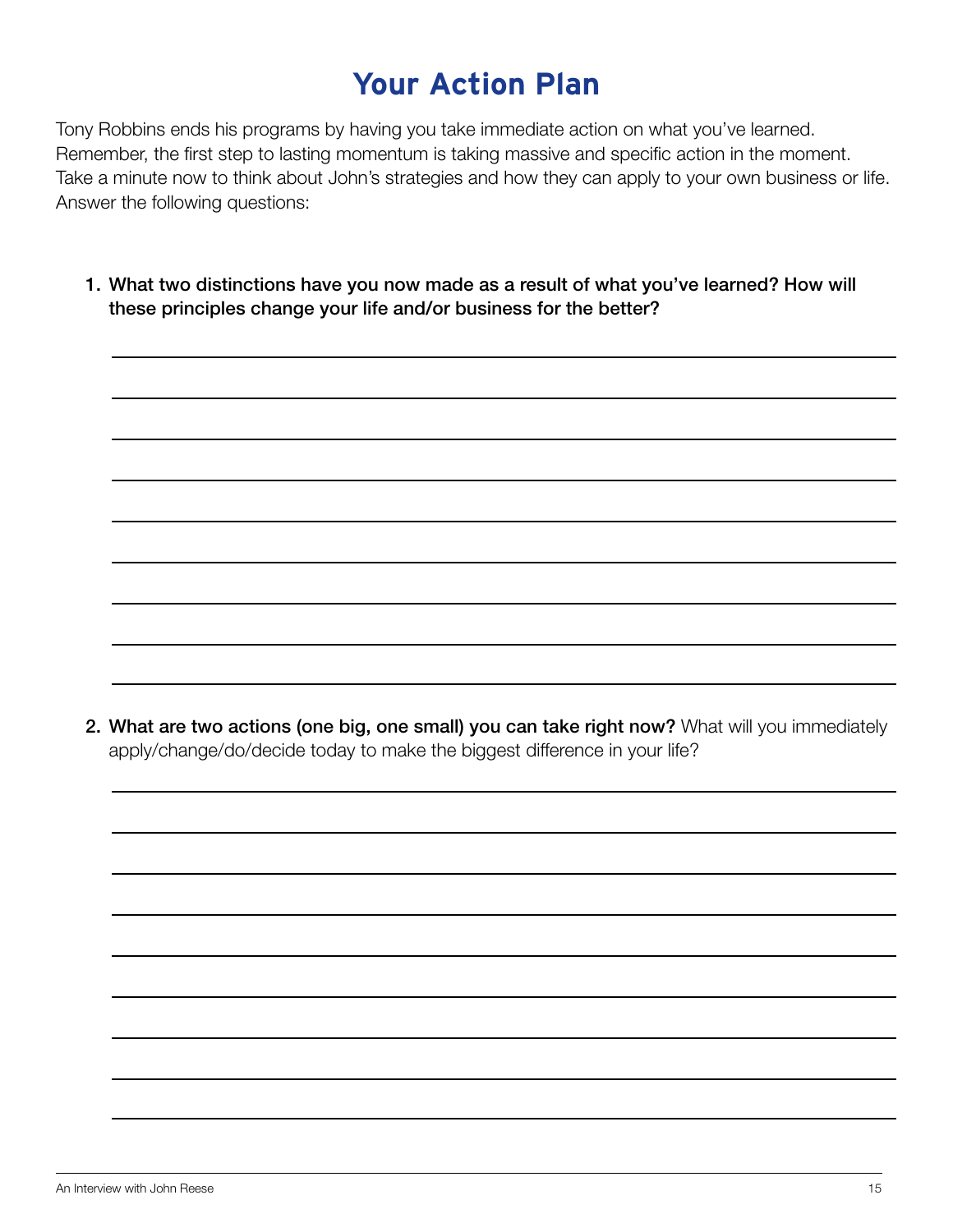| <b>Notes</b> |
|--------------|
|              |
|              |
|              |
|              |
|              |
|              |
|              |
|              |
|              |
|              |
|              |
|              |
|              |
|              |
|              |
|              |
|              |
|              |
|              |
|              |
|              |
|              |
|              |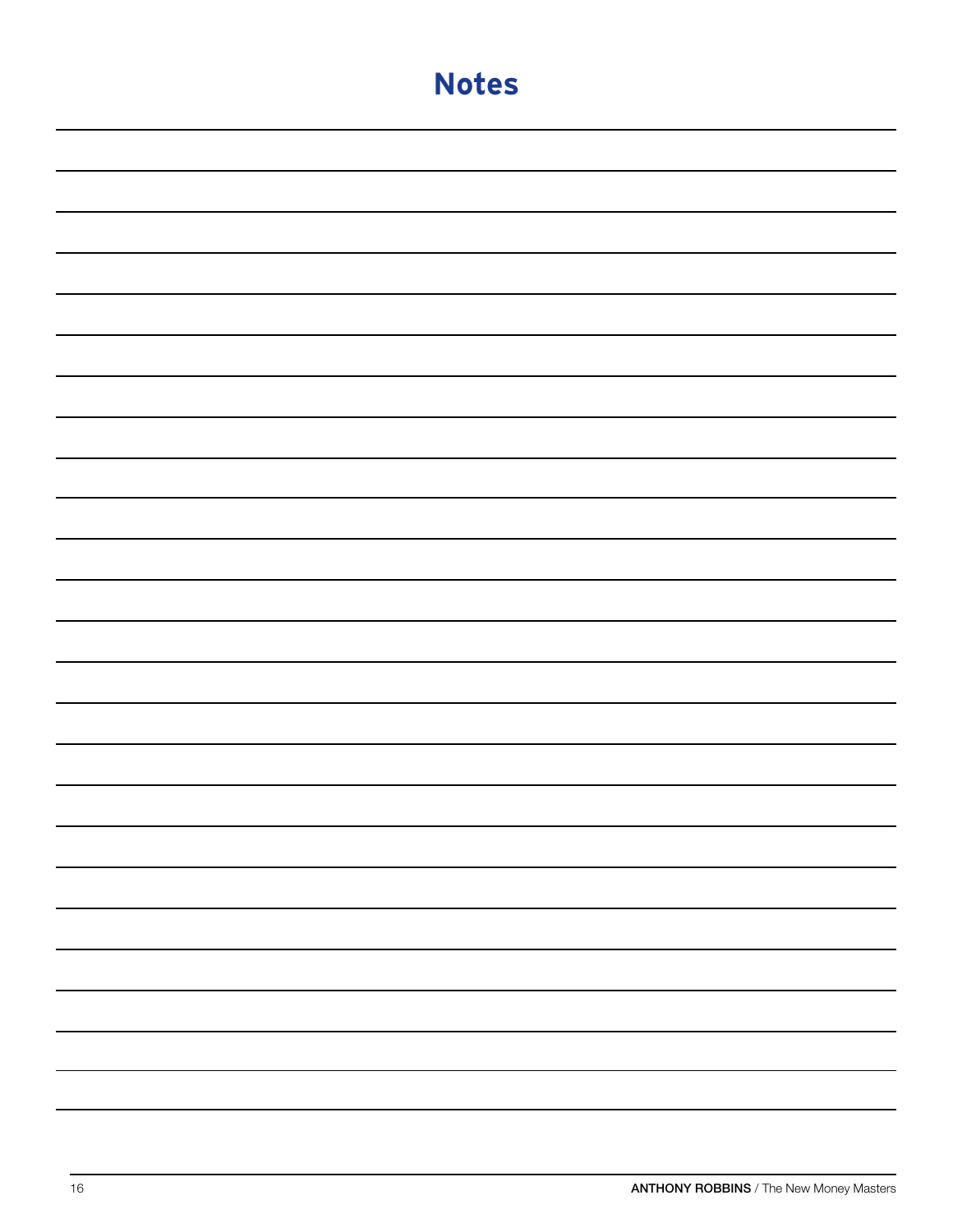## **Money Masters Article: John Reese**

**The Art of Selling or Making People Take Any Action**

This is a two-part discussion about a very powerful concept: the art of selling. Simply by implementing what you are about to discover, you'll be way ahead of the game! If you get this \*one\* single concept figured out, you can write your own paycheck for virtually any amount you want.

#### **PART 1: Discovery!**

#### **The Real Secret to Making Money**

If you want to become really good at being a marketer and be able to make a lot of money in your business, you need to learn about the real secret to making money.

#### *What Do They Really Want?*

No matter what market you are working in, the better you can answer this one question, the more money you will make. Regardless of whether you are selling an e-book in the gardening market or building opt-ins in the automotive industry, you have to ask yourself this specific question, and the more accurate you are at answering it, the more money you'll make.

This question isn't as simple and basic as most people may think because most people don't get what's going on behind the scenes. In order to answer this question, you actually have to ask yet another question...

#### *How Will Their Life Be Any Better After They Buy Your Product Or Take the Action You Want Them To?*

If you think about it, in most instances anything that people buy is done with the purpose of making their

lives better or they wouldn't part with their money. If someone buys some aspirin, for instance, it's to make that person's life better by getting rid of a headache. When people buy shoes, it makes their lives better by fulfilling some sort of need or desire: It makes their feet feel better, helps them keep up with the latest fashions or adds to their collection of shoes. No matter what it is that people buy, whether it's aspirin or shoes, that purchase represents that their lives have been improved in some way for having bought that item.

You really have to dig deep into the mindset of your ideal prospects to figure out exactly how their lives will be improved by buying your product.

Here's the secret...

#### *Focus: The Benefit Within the Benefit*

**The core foundation of selling to a group of people really comes down to finding the "benefit within the benefit"** of a particular product or service. There is a difference between the benefits and the features of any product, such as how a car may have aluminum door handles, dual side air bags and so on. The dual air bags, for example, are one of the features; their specific benefit is to keep you from smashing your face into the windshield in a collision.

Marketing 101 dictates that you focus on the benefits more than the features because the benefits of what those features provide cause people to want to buy a product. However, to really get maximum results with your marketing, once you've determined what the main benefits are of certain products or services,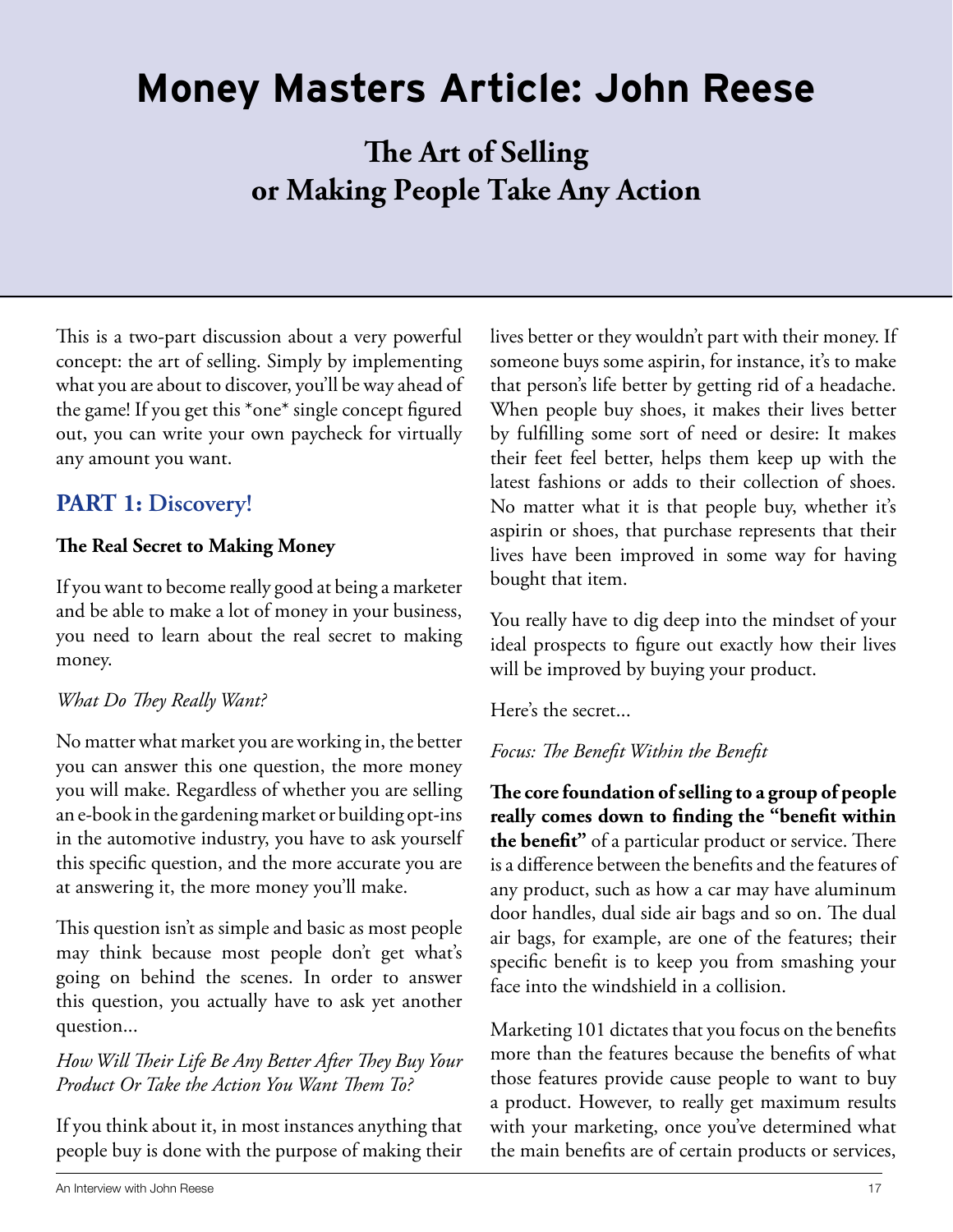you need to break down those benefits even further into the elements that your prospects are truly looking for.

#### *Example:*

If you're selling a course on how to invest in foreclosures, what is the benefit?

#### *Most people would say making money.*

While making money might be the benefit on the surface, what is the benefit within the benefit?

*How that extra money will help make the customer's life better. The additional money will allow them to take a vacation, buy a new car, get new clothes or have some financial freedom. And each of these things has its own additional benefits as well.* 

Most people don't realize that marketing is more than what they see on the surface. It's much deeper than merely stating the features of a product. You really have to dig down into the reasoning behind the marketing to pull out the hidden benefits of a product so that you can focus on these characteristics to push the hot buttons of your prospects. As you thoroughly examine your products and services to find these golden nuggets, you can greatly improve your bottom line by highlighting them in your marketing.

#### *Exercise:*

- 1. Start out by grabbing a legal pad and a pen and start thinking about all of the things that your prospects and customers really want and how your product can truly change their lives.
- 2. Write down what your product's main benefits are, and then brainstorm the many benefits within the benefits and write those down.

#### *Exercise (cont.):*

For example, if you have an e-book about how people can grow giant carrots, the obvious benefit is that they will have giant carrots that they can eat, but you also want to think about what the hidden benefits are: admiration and respect from their neighbors or other gardeners for having an impressive garden. This could be taken even further by including improvements in their confidence because they were able to do something few others have achieved. This improved confidence gained from being able to grow bigger carrots can extend into their personal lives by giving them more courage to attempt bigger goals, such as dating, starting a business, etc.

Because both psychology and marketing run deep, the better job you can do at figuring out these hidden benefits and then communicating these things to your prospects, the better you can sell and the more money you can make.

#### **What Does This Affect?**

So what's affected in your marketing by this whole discovery and understanding phase of why people want to buy things that change their lives or how their lives will change?

#### Everything!

You need to know how to speak to your target market, how to figure out what they want, and then you need to apply this knowledge when communicating with your prospects through the various marketing channels and tools that you use in your business.

#### **1. AdWords Listings**

You have to be able to communicate the benefits within the benefits of your product in your AdWords listings—and other PPC search engine listings—the best you can so that people will click on your advertising.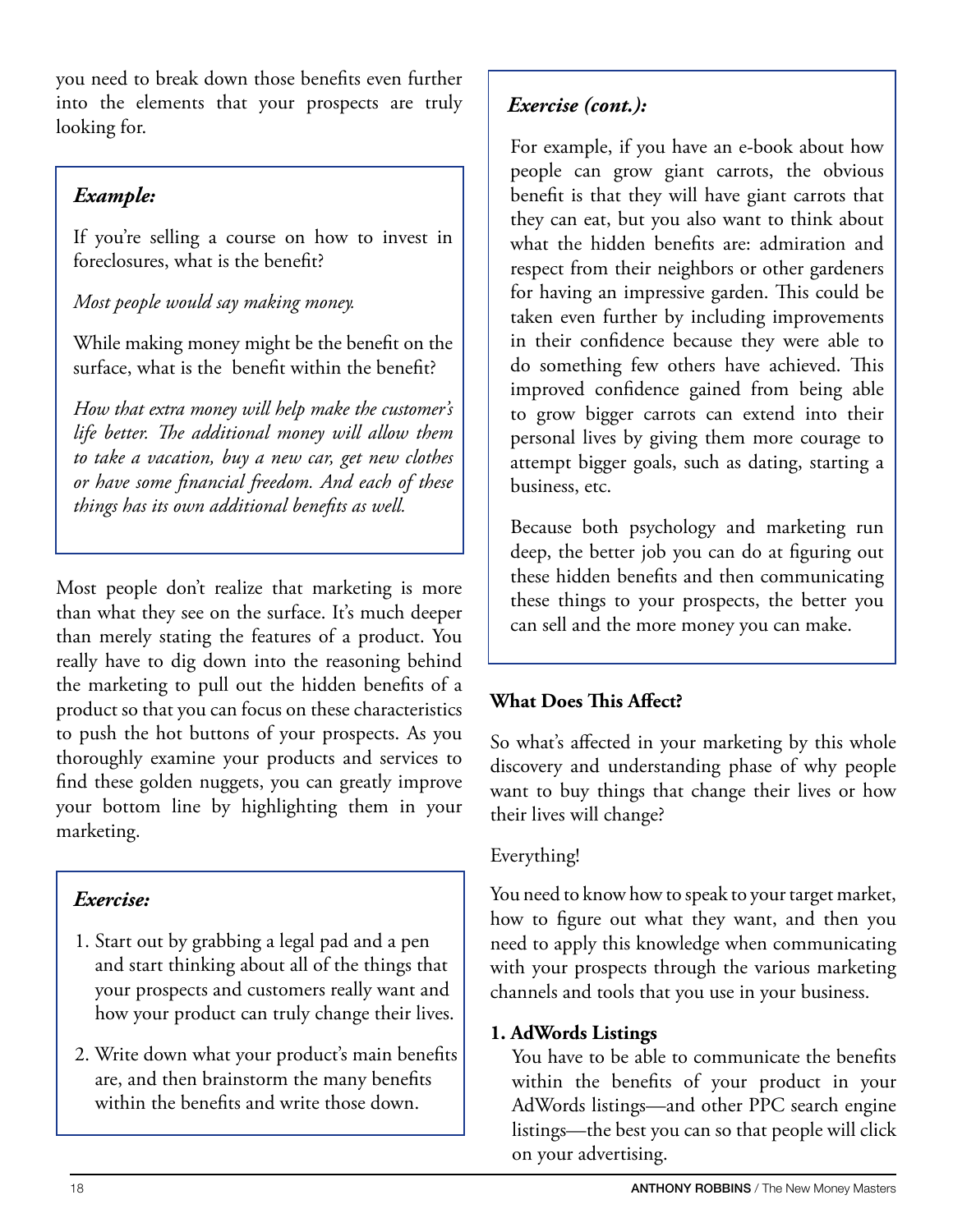#### **2. Opt-in Pages**

People need to know why they should opt-in and what they're going to get on the other side once they've opted in that's going to make their lives better for having trusted you enough to give you their e-mail address. They need to know what's being exchanged during this value proposition.

#### **3. Sales Letters**

When promoting your product, you really need to be able to express how this thing will lead to a positive change in your prospects' lives.

A good exercise to try, before you even write your sales letter or opt-in page, is to sketch out who your ideal target prospects are, maybe how old they are, where they live and what the details of their current situation are. If, for instance, your target prospects are going through foreclosure, what are they dealing with? Perhaps embarrassment, desperation, pain of hurting their family and fear of ruining their credit?

Then, once you've described the details of what your ideal prospects are currently like, you map out how you see their lives changing by putting your product to use. You're basically figuring out how your prospects' lives would be more perfect by using your product, and then you simply get them to imagine those same benefits in their lives.

#### **4. HtML Titles and SEO Traffic**

By knowing what it is that will make your prospects' lives better, you can communicate that in the HTML titles of your pages. This works in much the same way as your AdWords listings, in that your HTML titles show up in organic search engine listings just as your AdWords titles appear in your AdWords ads.

#### **5. Articles, Blog Posts, Special Reports, E-zine Issues, Autoresponder Messages**

No matter what type of marketing you do online, all of it needs to be focused on how your product can make your prospects' lives better.

#### **6. Any Part Of Your Communication**

In addition to using the online marketing tools and resources mentioned above to share the hidden benefits of your offer with prospects, you also need to use any other type of communication, such as speaking with a client on the phone or conducting a teleseminar, to keep touching on how your prospects' lives will be improved once they use your product.

#### **PART 2: Communication!**

Once you've done all you can to figure out what it is that your prospects want and how your product will improve their lives, the next phase involves effectively communicating that message to them so that they are more likely to do what you want them to do, whether it's buy a product, opt in for a free report or complete a survey.

#### **Communicating for Maximum Response**

Many people get caught up in the mechanics of copywriting, such as explaining the benefits and following the AIDA (Attention, Interest, Desire, Action) formula, but there's something that is often overlooked when it comes to writing good copy: storytelling—the biggest secret in all of copywriting!

Our lives are all about stories, from our families gathering around the dinner table and sharing stories about how their day went to telling ghost stories with friends around a campfire to reliving high school days at class reunions. Stories are interesting and, therefore, keep people's attention.

If you can become a good storyteller, you can easily become a great marketer.

If you're selling an e-book or course about stopping a foreclosure, tell a story about a family who went through the pain and embarrassment of losing their home to foreclosure and how they wished they had found your solution. Then complement that with a story about a different family who faced the same predicament but found a way to stop their foreclosure in the nick of time by using your system.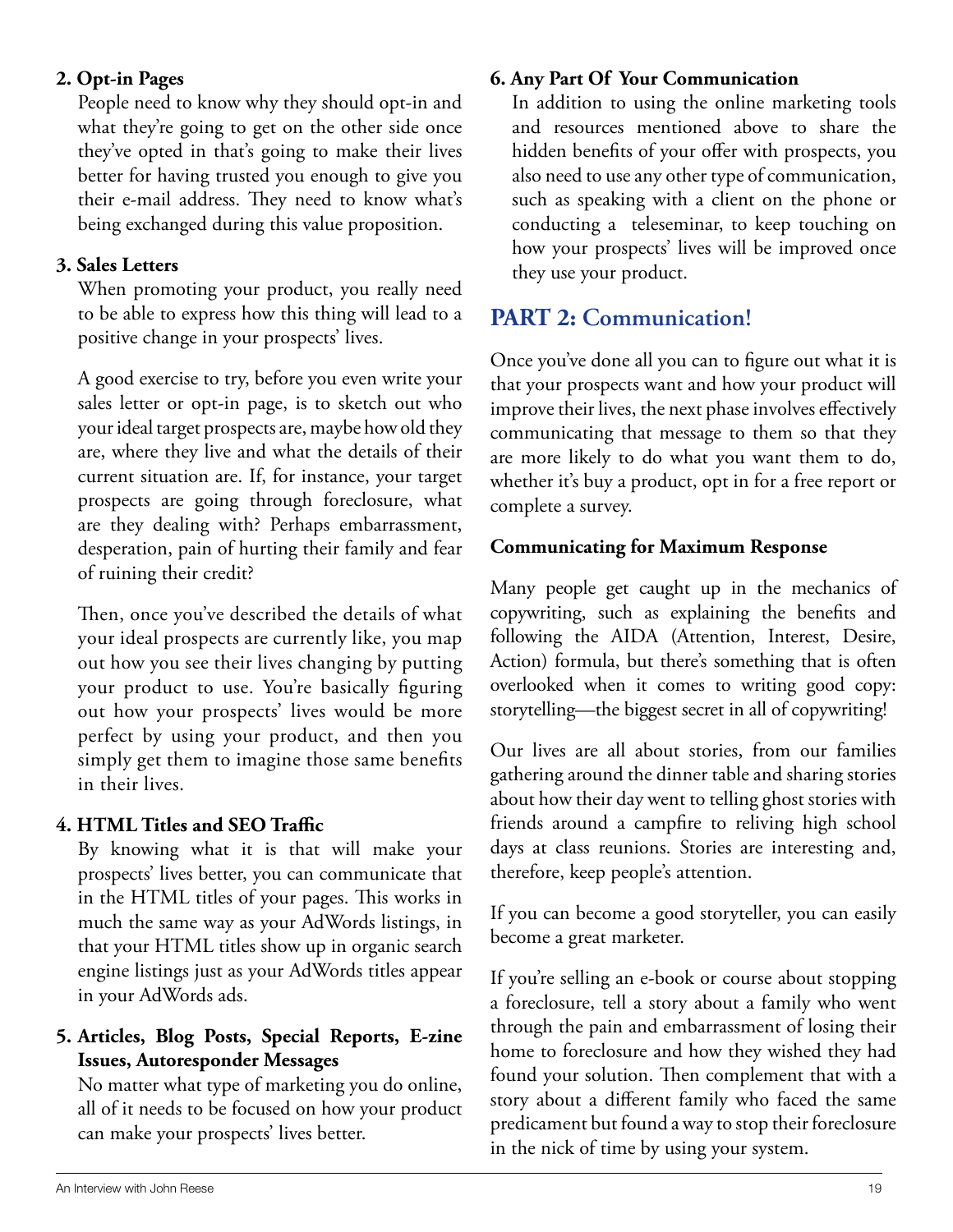Success stories are even more powerful than testimonials. Although testimonials are good to use, they are usually just people talking about how great a product is, without any mention of specific results. Success stories, however, give details of exact results gained from using a particular product or service, showing what's truly possible for people to achieve. It's just like the benefit within the benefit mentioned earlier because success stories dig deeper into a testimonial to discover the specific results, which is ultimately what your prospects really want to know.

#### **Some Tips for Making Maximum Money in your Business**

1. Your prospects' lives must be BETTER after they consume EVERY step of your marketing process (not just buy your product). This isn't just about simply improving people's lives by having them buy your product, download a free report and so on but improving their lives through every aspect of your marketing PROCESS. If your marketing doesn't do this, you are making a MAJOR mistake.

It's difficult enough to get and keep your prospects' attention, but when you do get people to take action (read your sales letter, opt in, etc.), you need to make sure that you're providing great value through every step they take as they progress through your marketing sequence, even with the stuff you give away for free.

If you offer them a free minicourse, for example, make sure that it provides enough valuable content that they can actually use it in some way to improve their lives, regardless of whether or not they ever buy your complete product.

2. Follow your own marketing process to see if your Web pages, autoresponder messages, blog posts, free reports and so forth are truly providing value for your prospects, and if they're not, simply improve those aspects of your marketing. Your prospects will never again give you the time of day if they don't feel as though their lives were improved during every stage of your marketing process.

3. When anyone is about to make ANY decision, one of the most powerful influences can be hearing or reading about someone who already made the SAME decision. Testimonials and success stories are very powerful in getting people to pay attention to your marketing message. There's probably nothing else that's more influential in getting people to take action than this concept of social proof.

If you're driving traffic to a squeeze page where you're trying to generate leads for your business, running a split test where you've added a testimonial or two to the page will increase the rate at which people will opt in, as long as the testimonials seem real to the prospects.

So anytime you're asking someone to do anything, find a way to work in a demonstration of how others were happy taking that same action.

**Critical Takeaway:** *The currency that your prospects are paying you with when they enter your marketing funnel is their \*attention\*. Your marketing must EARN their attention by providing far greater value than the currency they're paying you, or they will direct their focus elsewhere!* 

*Never fail to exchange something far greater in value than the ATTENTION people are spending for it, or you run the risk of never getting their attention again!*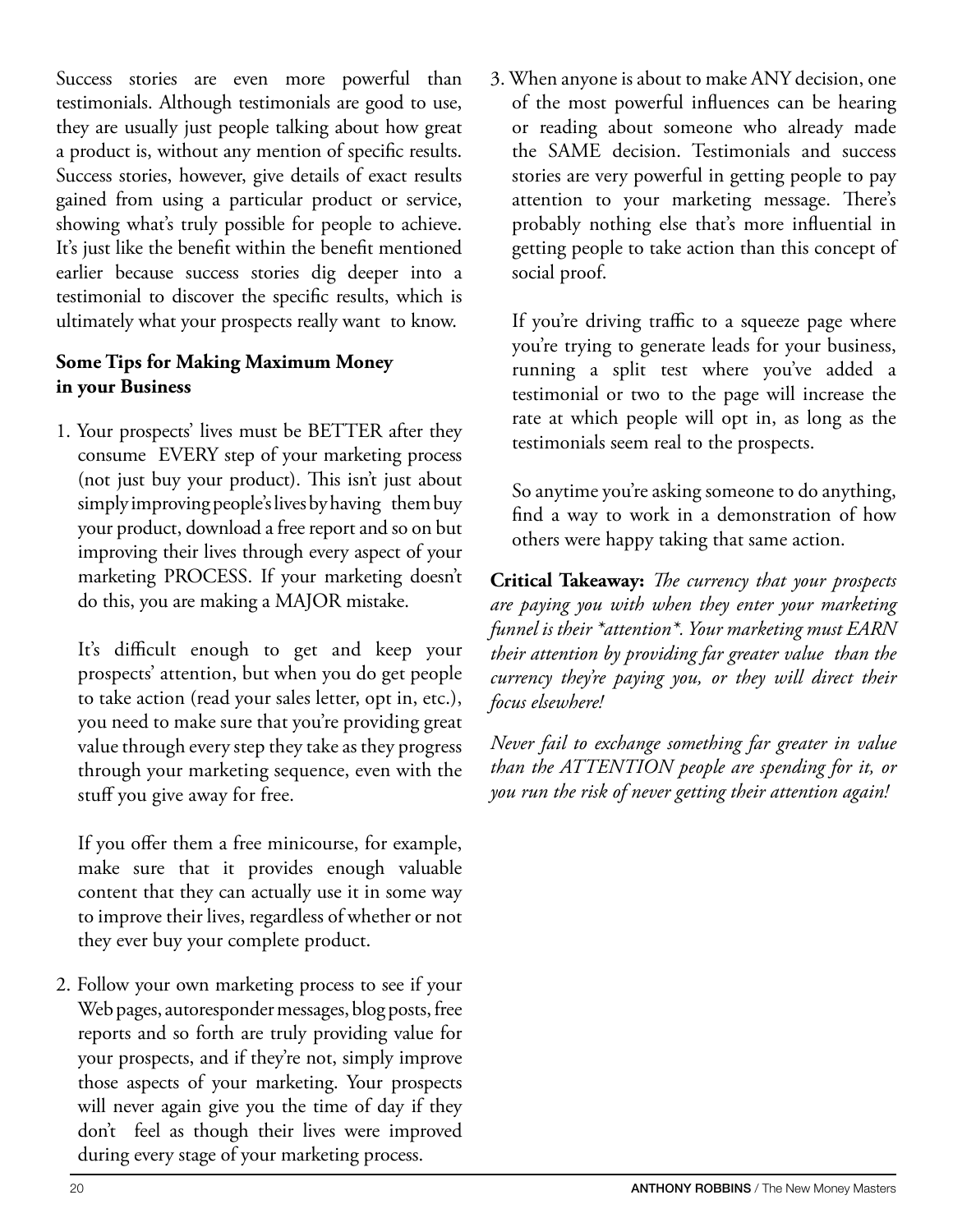# ANTHONY ROBBINS<br>DATE WITH DESTINY®

THE ULTIMATE JOURNEY FOR THOSE WHO DEMAND THE MOST OUT OF LIFE

We live in a time of extraordinary opportunity and endless possibility—but are we truly experiencing the quality of life we deserve? As an achiever with so many challenges to face each day, you know how difficult it can be to create balance and find true fulfillment in life.

What if you could find a way to push past those barriers so you could finally live the kind of life you've only dreamed about in the past?

A revolutionary program designed and conducted by the world's authority on leadership psychology, Anthony Robbins, *Date with Destiny* will unearth your truest desires, help you tap into your full potential and lead you to discover your ultimate purpose in life—regardless of your current status or level of achievement. This six-day program is one of just two programs worldwide where you can experience Anthony Robbins live and in person as he equips you with the tools and strategies to discover your destiny and create an extraordinary life—a life on your terms.

You will discover how to:

#### Define Your Vision

This event will help you define your ultimate purpose and massively accelerate the pace of your success.

#### Take Control of Your Emotions

Your emotions drive your decisions and ultimately determine your actions. At *Date with Destiny*, you will discover what drives every decision you make, and you will learn how to control the underlying emotions.

#### Chart Your Course for Greatness

At *Date with Destiny*, you will design the life of your dreams by identifying the obstacles that have kept you from achieving it in the past and then learning how to make necessary shifts so you can condition yourself to consistently follow through with your plan.

Call 800-594-4566 to speak with one of our Sales Executives, or go to www.TonyRobbins.com/MasteryUniversity.